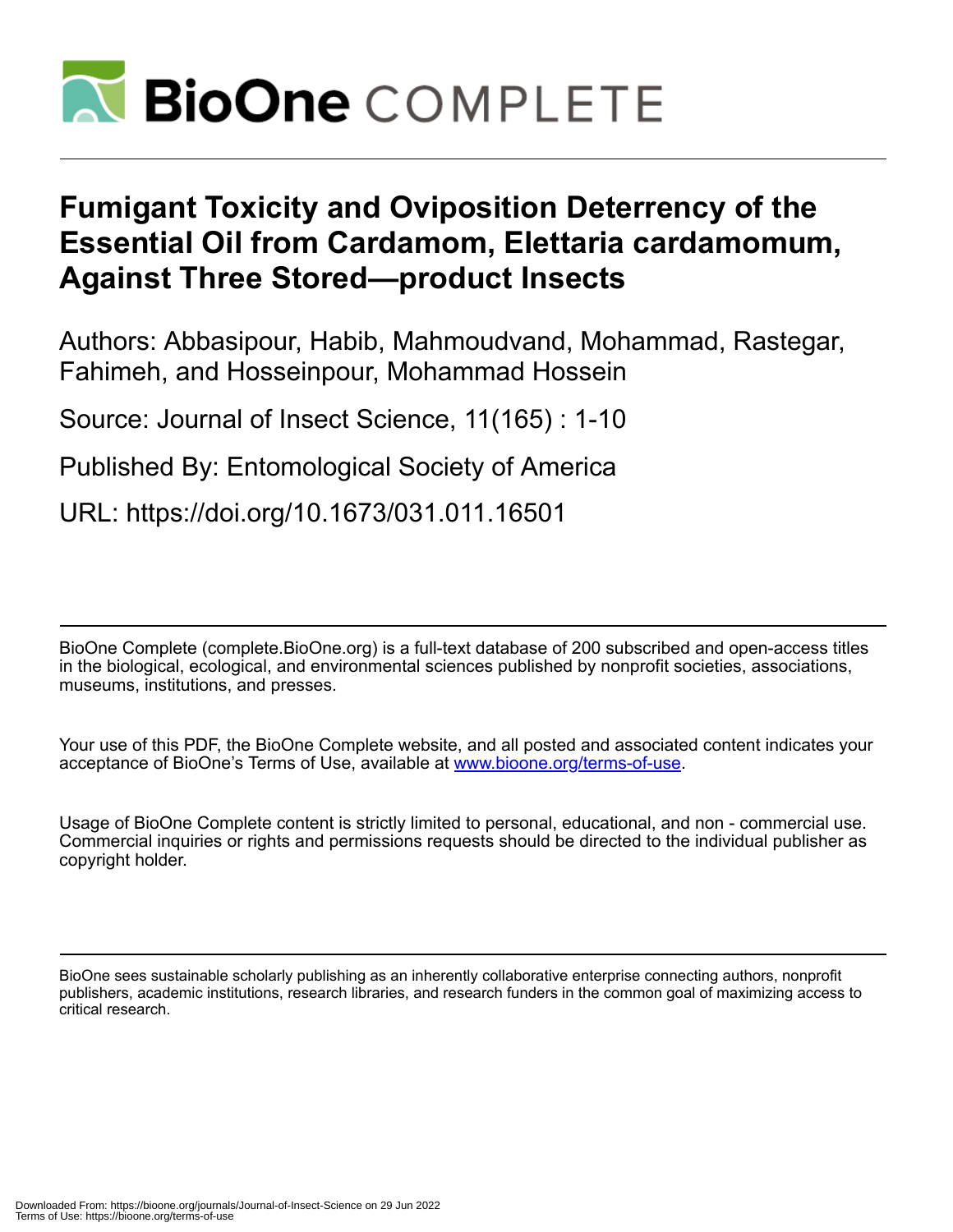

## **Fumigant toxicity and oviposition deterrency of the essential oil from cardamom,** *Elettaria cardamomum***, against three stored–product insects**

Habib Abbasipour<sup>1a\*</sup>, Mohammad Mahmoudvand<sup>2b</sup>, Fahimeh Rastegar<sup>1c</sup>, and Mohammad Hossein Hosseinpour<sup>1d</sup>

<sup>1</sup>Department of Plant Protection, Faculty of Agricultural Sciences, Shahed University, Tehran, Iran <sup>2</sup>Department of Plant Protection, Khorramshad, In <sup>2</sup>Department of Plant Protection, Khorramabad Branch, Islamic Azad University, Khorramabad, Iran

## **Abstract**

Use of insecticides can have disruptive effects on the environment. Replacing the chemical compounds in these insecticides with plant materials, however, can be a safe method with low environmental risk. In the current study, chemical composition and insecticidal activities of the essential oil from cardamom, *Elettaria cardamomum* L. (Maton) (Zingiberales: Zingiberaceae) on the adults of three stored product pests was investigated. Results indicated that essential oil of *E. cardamomum* toxic to the bruchid beetle, *Callosobruchus maculatus* Fabricius (Coleoptera: Bruchidae), the red flour beetle, *Tribolium castaneum* Herbst (Coleoptera: Tenebrionidae), and the flour moth, *Ephestia kuehniella* Zeller (Lepidoptera: Pyralidae). Adults of *E. kuehniella* were more sensitive than the Coleoptera. Also, the highest mortality of these insects was seen after 12 hours. Results of the  $LT_{50}$  tests showed that the lethal time of mortality occurred between 10-20 hours in various test concentrations. Essential oil of *E. cardamomum* had a good efficacy on oviposition deterrence of *C. maculatus* females, too. The chemical constituents of the essential oils were analyzed by gas chromatography–mass spectrometry. The major constituents of cardamom were identified as 1,8-cineol,  $\alpha$ -terpinyl acetate, terpinene and fenchyl alcohol. These results suggest that essential oil of *E. cardamomum* is a good choice for control of stored product pests.

**Keywords:** *Callosobruchus*, *Ephestia*, *Tribolium* **Correspondence:** a habbasipour@yahoo.com, b msco\_1381@yahoo.com, c rastegar.fa@gmail.com, <sup>d</sup> hoseinpour181@yahoo.com, \* Corresponding author **Editor:** Michael Adams was Editor of this paper. **Received:** 1 March 2011, **Accepted:** 21 October 2011 **Copyright :** This is an open access paper. We use the Creative Commons Attribution 3.0 license that permits unrestricted use, provided that the paper is properly attributed. **ISSN:** 1536-2442 | Vol. 11, Number 165 **Cite this paper as:** Abbasipour H, Mahmoudvand M, Rastegar F, Hosseinpour MH. 2011. Fumigant toxicity and oviposition deterrency of the essential oil from cardamom, *Elettaria cardamomum*, against three stored–product insects*. Journal of Insect Science*  11:165 available online: insectscience.org/11.165

Journal of Insect Science | www.insectscience.org 1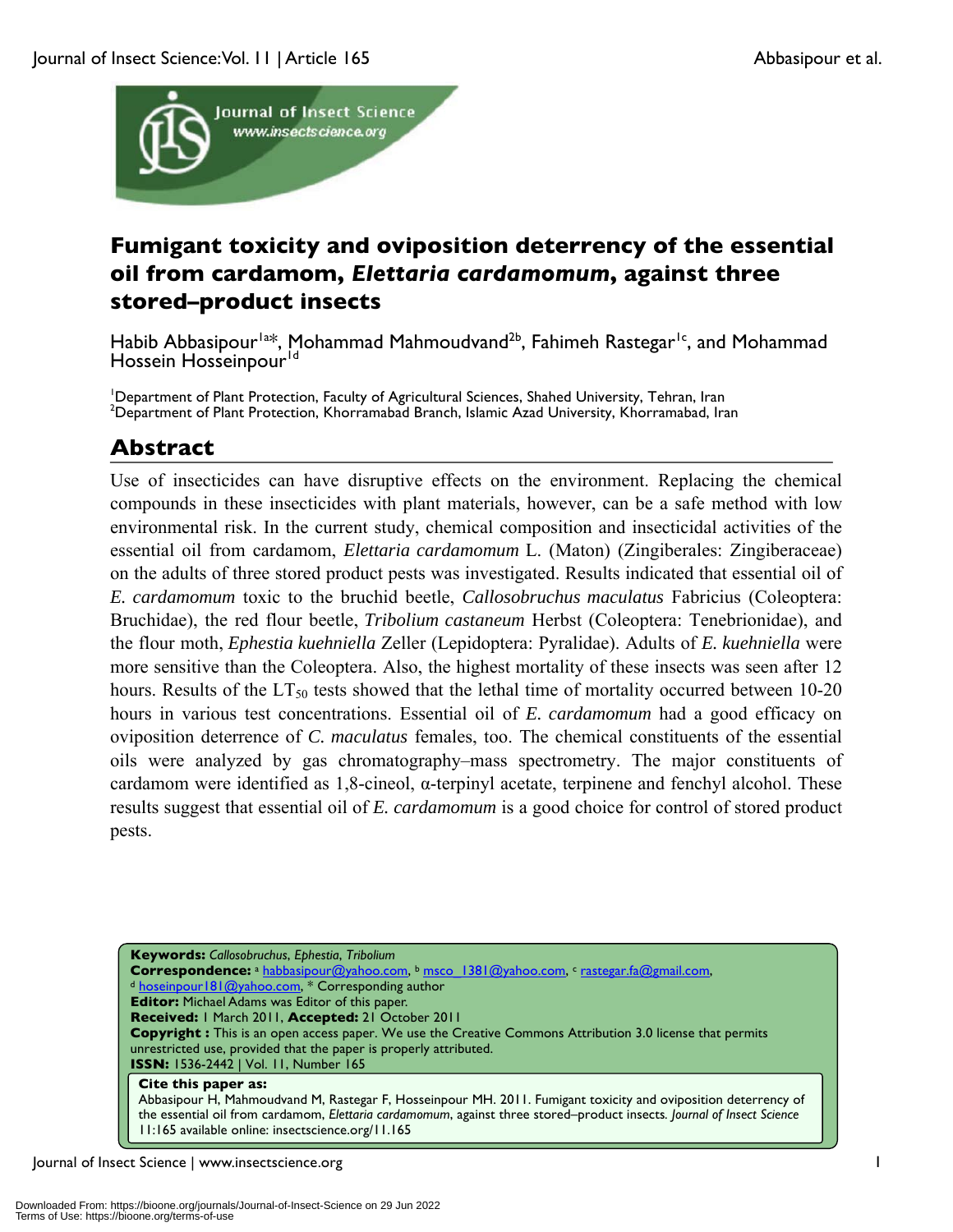#### **Introduction**

The use of synthetic insecticides in agricultural pest control practices to increase yields and protect stored products may involve serious health hazards for organisms in the class Mammalia. These insecticides are often associated with residuals that are dangerous for the consumer and the environment. In addition, the risk of developing insect resistance and the high cost–benefit ratio of synthetic pesticides pushes research towards investigating alternative insecticides.

Aromatic plants, which are widespread in the rich and diversified flora of Iran, are known for their nutritional and medicinal characteristics. They are often found in cosmetics, perfumes, detergents, as well as in industries such as pharmacology and food flavoring. In addition to antiseptic and fungicidal properties identified in many plants (Benjilali et al. 1984; Caccioni and Guizzardi 1994; Dayal and Purohit 1971; Ghfir et al. 1997; Mishra and Dubey 1994), it has been shown that many aromatic plant species and their essential oils present a high level of efficiency in protecting crops and stored food against insect pests (Arnason et al. 1989; Bernard et al. 1995; Don-Pedro 1996; Mahmoudvand et al. 2011a, 2011b; Regnault-Roger and Hamraoui 1993, 1995; Saxena 1989). Plant material can also be effective as oviposition deterrents (Abbasipour et al. 2010) and antifeedants (Abbasipour et al. 2011). Essential oils have potential to be developed for use in insect control programs.

The cardamom, *Elettaria cardamomum* L. (Maton) (Zingiberales: Zingiberaceae), called the "Queen of Spices" in India, is a tall, perennial, reed–like herb that grows wild and is cultivated in India and Sri Lanka. Cardamom is an important economic crop and is a highly valued spice (Parthasarathy et al. 2008). The essential oils have therapeutic benefits (Lewis 1984; Nirmala 2000). Some studies showed that cardamom essential oils have inhibitory effects against fungus growth (Utta-U´r et al. 2000) and marked antiapamodic, analgesic, and anti– inflammatory activity (Al-Zuhair et al. 1996).

The characteristic flavors and odors emanating from the volatile oils of spices are known to have various effects on insect pests, including stored insects (Jacobson 1989; Shayya et al. 1991). The volatile oil from cardamom acts as a potential grain protectant by killing various life stages of the stored product insects attacking wheat, such as *Tribolium castaneum* and *Sitophilus zeamais*, via contact and fumigant action (Huang et al. 2000). Kim et al. (2004) worked on the acaricidal activity of 56 plant essential oils on the poultry red mite, *Dermanyssus gallinae*, and found that cardamone ceylon oil caused 100% mortality on adult mites.

This study was undertaken to investigate *E. cardamomum* essential oil composition. In addition, this paper describes for the first time the fumigation activity of the oil against three important stored products pests: the bruchid beetle, *Callosobruchus maculatus* Fabricius (Coleoptera: Bruchidae), the red flour beetle, *Tribolium castaneum* Herbst (Coloeptera: Tenebrionidae) and the flour moth, *Ephestia kuehniella* Zeller (Lepidoptera: Pyralidae). The effect of essential oils on oviposition deterrence of *C. maculatus* was also evaluated.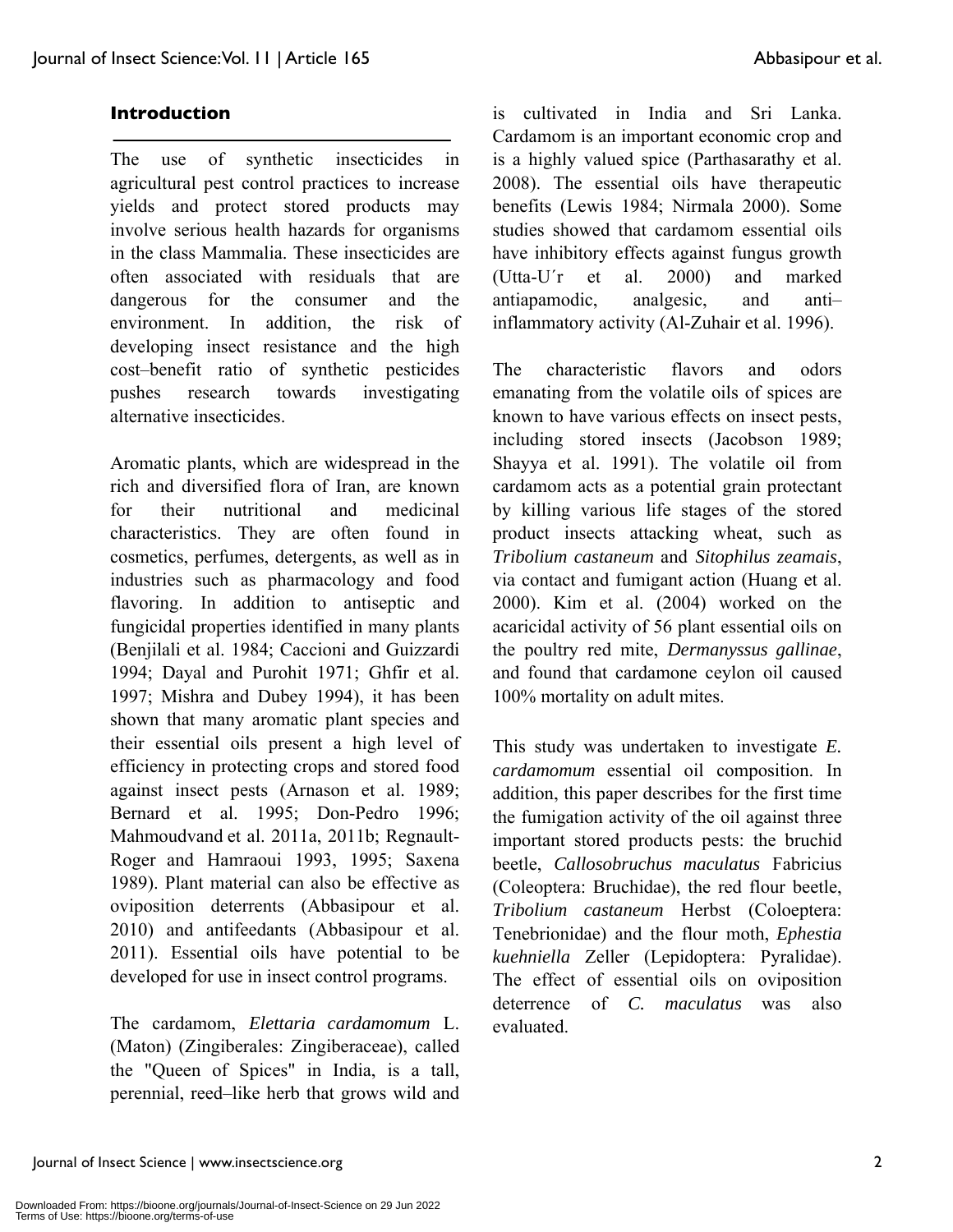### **Materials and Methods**

#### **Extraction of the essential oil**

The seeds of *E. cardamomum* were collected October 2009 for essential oil extraction. Samples were shade dried at room temperature and were subjected to hydrodistillation using a Clevenger type apparatus (Cavalcanti et al. 2004). For extraction of essential oils, 50 g of air–dried seed material in water (1:12 w:v) was used, with a distillation time of 4 hours. The oils were dried over anhydrous sodium sulphate and stored at 4 °C in the dark. Essential oil yield was 4-7%.

### **Gas chromatography–mass spectrometry analysis**

The oil was analyzed using an Agilent HP-5973 chromatograph (Agilent Technologies, www.agilent.com) equipped with a Shimadzu QP-5000 (Quadruple) mass spectrometer (www.shimadzu.com). The sample was diluted 25 times with acetone, and 1 μL was injected. A fused silica column SPB-1 (30 m/250 mn, film thickness 0.25 μm) coated with polydimethyl siloxane was used. Helium was the carrier gas at a flow rate of 1 mL/min. The injector port temperature was  $225 \degree C$ , the detector temperature was 250 °C, and the oven temperature was maintained at 60 °C for 1 min and then increased to 225 °C at the rate of 2 °C/min, at which temperature the column was maintained for 5 min. The split ratio was 1:25 and the ionization voltage was 70 eV. Unknown essential oil was identified by comparing its gas chromatography retention time to that of known compounds and by comparison of its mass spectra, either with known compounds or published spectra.

#### **Insect rearing**

The insect colonies were reared under  $27 \pm 1$  $^{\circ}$ C, 65  $\pm$  5% RH, and darkness condition. *Ephestia kuehniella* flour and mung bean grains were used for rearing of *T. castaneum* and *C. maculatus*, respectively. The second generations of the three insect species were used for experiments.

#### **Fumigant toxicity**

The fumigant toxicity of essential oil on *T. castaneum* and *C. maculatus* were tested in 70 mL glass vials, and 600 mL vials for *E. kuehniella*. In each of them 10 adults (both sexes, male or female, 1-7 days old) were released. No. 1 Whatman filter paper disks (www.whatman.com) were cut to 2 cm in diameter and attached to the undersurface of glass vial screw caps. Filter papers were impregnated with series of pure concentrations of essential oil; for *C. maculatus*: 28.56, 49.98, 92.82, 114.24, and 135.66; for *T. castaneum*: 375, 500, 625, 700, 750, and 1000; for *E. kuehniella*: 0.83, 1.49, 1.99, 2.49, and 3.81). After 24 hours, treated insects were transferred to untreated vials. Four replicates were run for each concentration and control. After 3, 6, 9, 12, and 24 hours from the beginning of exposure, numbers of dead and alive insects were counted, and mortality graphs for all doses were drawn.

#### Lethal time  $(LT_{50})$  of mortality

For investigation of the lethal time  $(LT_{50})$  of *E. cardamomum*, the essential oil on three pests was used from high concentrations obtained from bioassay tests (higher than  $LC_{75}$ ). Selected concentrations (similar bioassay test selection method) were tested, and 4 replications were performed for each dose. The mortality of subjects was counted after 3, 6, 9, 12, 24 and 48 hours, and mortality recording then continued at 3–hour intervals until death of all insects.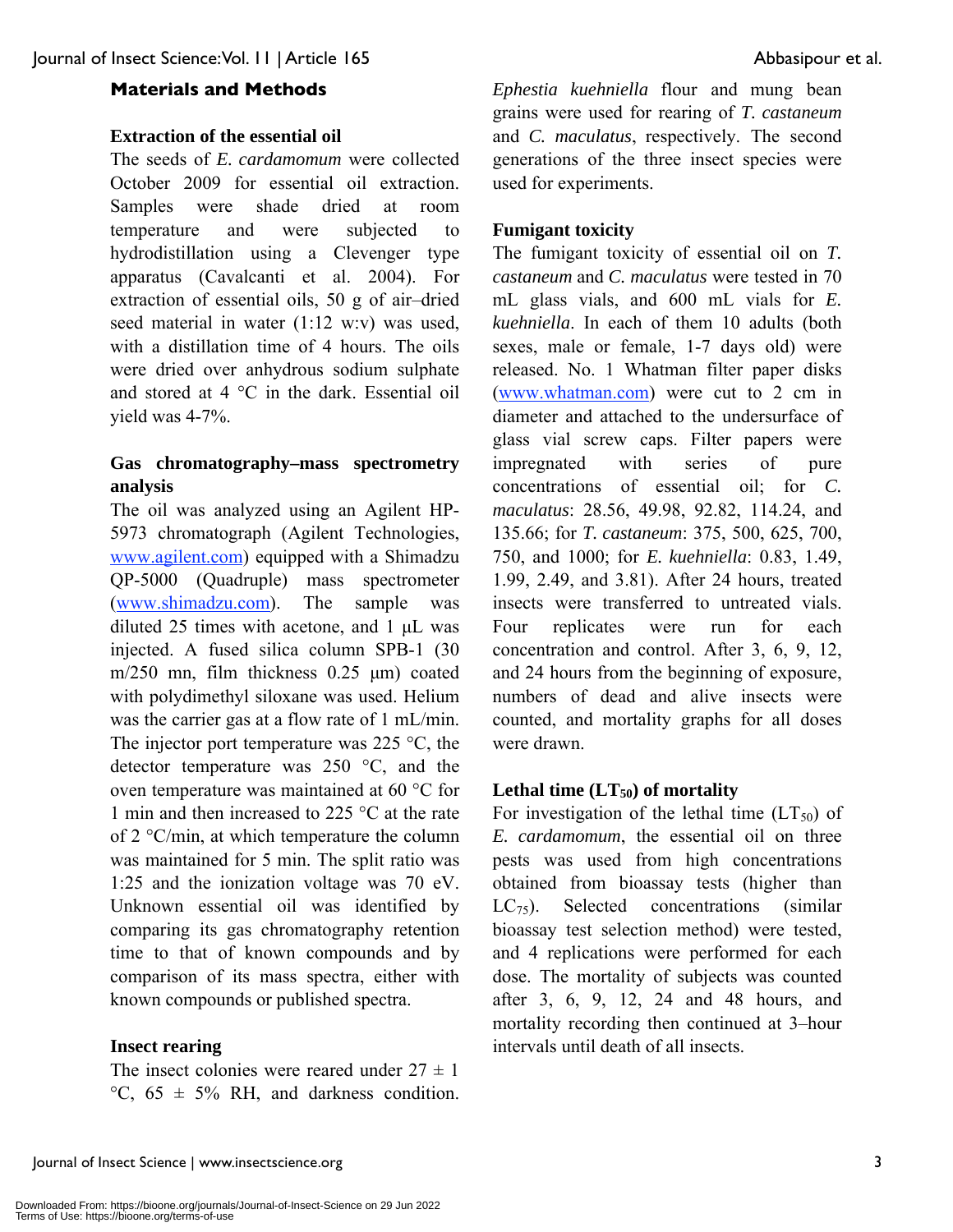





**Figure 2.** Mortality trend of adults of *Tribolium castaneum* exposed to *Elettaria cardamomum* essential oil in different concentrations and times. High quality figures are available online.



#### **Oviposition deterrence of the essential oil on** *C. maculatus*

For this study, two pairs (2 males and 2 females) of adults for each concentration and control were selected and put in glass vials. Each vial, containing 5 g of mung bean grains, was treated with 1 mL of acetone solution of different concentrations of essential oil (35.7, 49.98, 57.12, and 64.26 mg/mL). After evaporation of the acetone  $($   $\sim$  20 min), newly emerged adults of *C. maculatus* were transferred to vials. Each concentration was replicated four times. The number of eggs laid in all treatments was recorded after 48 hour.

#### **Statistical analysis**

The lethal concentrations  $(LC_{50})$  and lethal time  $(LT_{50})$  values of mortality were assessed by Probit analysis using SAS software (SAS Institute 1997). The data from oviposition deterrence were subjected to one–way ANOVA (*p <* 0.05) after checking for normality. Means were compared by Tukey's Studentized Range Test, admitting significant differences at *p <* 0.05. The SAS software was used for all analyses (SAS Institute 1997).

#### **Results**

#### **Fumigant toxicity**

Fumigant toxicity of essential oil of *E. cardamomum* on adults of *C. maculatus*, *T. castaneum*, and *E. kuehniella* after 24 hours is shown in Table 1. There was no mortality in controls.

According to these values, *E. kuehniella* was more sensitive than coleopteran adult insects. Also, *T. castaneum* was more tolerant compared to *C. maculatus*. LC<sub>50</sub> values of these essential oils after 48 hours are shown in Table 2. After 48 hours  $LC_{50}$  values showed that the effect of essential oil was stable and the  $LC_{50}$  values after 48 hours were lower than those after 24 hours. Figures 1-3 indicate the mortality trend of these insects after treatment with essential oil of *E. cardamomum*. The highest rate of mortality was seen during 12-24 hours in *C. maculatus*  and *E. kuehniella* (Figures 1 and 3), though the highest mortality in *T. castaneum* occurred between 9-12 hours (Figure 2). On the other hand, gradient of mortality in higher doses was more than low doses.

#### Lethal time  $(LT_{50})$  of mortality

With increasing dose,  $LT_{50}$  values of essential oil on *C. maculatus*, *T. castaneum*, and *E. kuehniella* decreased (Table 3). In these tests, *E. kuehniella* sensitivity was higher than two coleopteran insects.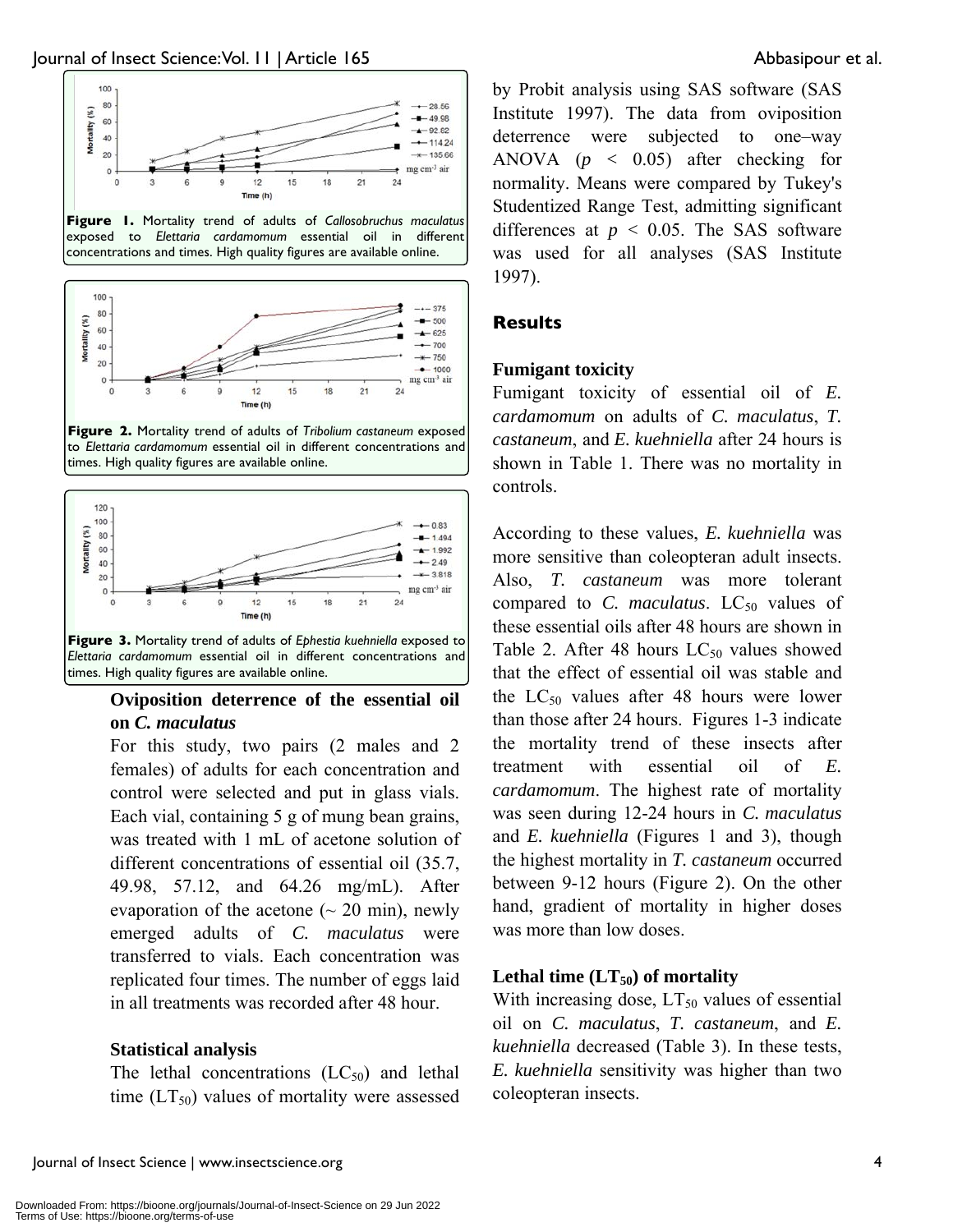## **Oviposition deterrence**

The effect of essential oil concentrations of *E. cardamomum* on the females of *C. maculatus* is shown in Table 4. Results showed that the number of eggs laid by females in 48 hours in treatments  $57.12$  and  $64.26$   $\mu$ L/mL was significantly lower than in the control. On the other hand, doses  $35.7$  and  $49.98 \mu L/mL$  were not significantly effective (df = 4, 15;  $F =$ 5.93;  $p < 0.01$ ) (Table 4).

## **Chemical constituents of** *E. cardamomum*

The results of the chemical analysis are presented in Table 5. Sixteen compounds in the oil were positively identified. In this study  $1,8$ -cineol,  $\alpha$ -terpinyl acetate, terpinene, and fenchyl alcohol were found to be the major constituents, accounting for 97% of the total oil.

### **Discussion**

Plant essential oils have potential as products for control of stored product pests because some of them are selective and have little or no harmful effects on non–target organisms (Isman 1999). Many essential oils are known to possess various bioefficiency effects such as ovicidal, repellent, antifeeding, and biocidal activities against various arthropod pests (Isman 1999; Saxena 1989). For example, neem (*Azadirachta indica*) extract is found to have a variety of biological activities including biocidal activity against nearly 200 arthropod pests without any adverse effects on most non–target organisms (Saxena 1989). Additionally, some plant extracts or phytochemicals are found to be highly effective against insecticide–resistant insect pests (Ahn et al. 1997; Lindquist et al. 1990). The insecticidal constituents of many plant extracts and essential oils against stored product insects are mainly monoterpenoids such as limonene, linalool, terpineol, carvacrol, and myrcene (Ahn et al. 1998; Coats et al. 1991; Regnault-Roger and Hamraoui 1995).

The chemical composition of cardamom varies considerably with variety, region, and age of the product. The content of volatile oil in the seeds is strongly dependent on storage conditions, but may be as high as 8%. In the current study, two compounds (1,8-cineol and -terpineol) had the highest concentration in the essential oil of *E. cardamomum*. Similar to our results, Olivero-Verbel et al. (2010) stated that the main components found in the volatile oil from *E. cardamomum* were 1,8-cineol (29.7%) and  $\alpha$ -terpineol acetate (26.1%). Korikontimath et al. (1999) also showed that the two main components were 1,8-cineol  $(36.3\%)$  and  $\alpha$ -terpineol acetate  $(31.3\%)$ , and reported that the volatile oil of *E. cardamomum* contained about 1.5%  $\alpha$ -pinene,  $0.2\%$   $\beta$ -pinene,  $2.8\%$  sabinene,  $1.6\%$  myrcene,  $0.2\%$   $\alpha$ -phellandrene, 11.6% limonene, 36.3% 1,8-cineole,  $0.7\%$   $\gamma$ -terpinene,  $0.5\%$ terpinolene, 3% linalool, 2.5% linalyl acetate, 0.9% terpinen 4-01, 2.6%  $\alpha$ -terpineol, 31.3%  $\alpha$ -terpinyl acetate, 0.3% citronellol, 0.5% nerd, 0.5% geraniol, 0.2% methyl eugenol, and 2.7% trans-nerolidol. In addition, the basic cardamom aroma is produced by a combination of the major components, 1,8 cineole and  $\alpha$ -terpinyl acetate (Lawrence 1979).

Additionally, some plant–derived materials are highly effective against insecticide– resistant insect pests (Arnason et al. 1989). In our study, *E. cardamomum* seed essential oil showed good adulticidal activity against *C*. *maculatus*, *T. castaneum*, and *E. kuehniella*, confirming its usefulness as a candidate for the control of insect pests in stored products. Comparing  $LC_{50}$  values of this essential oil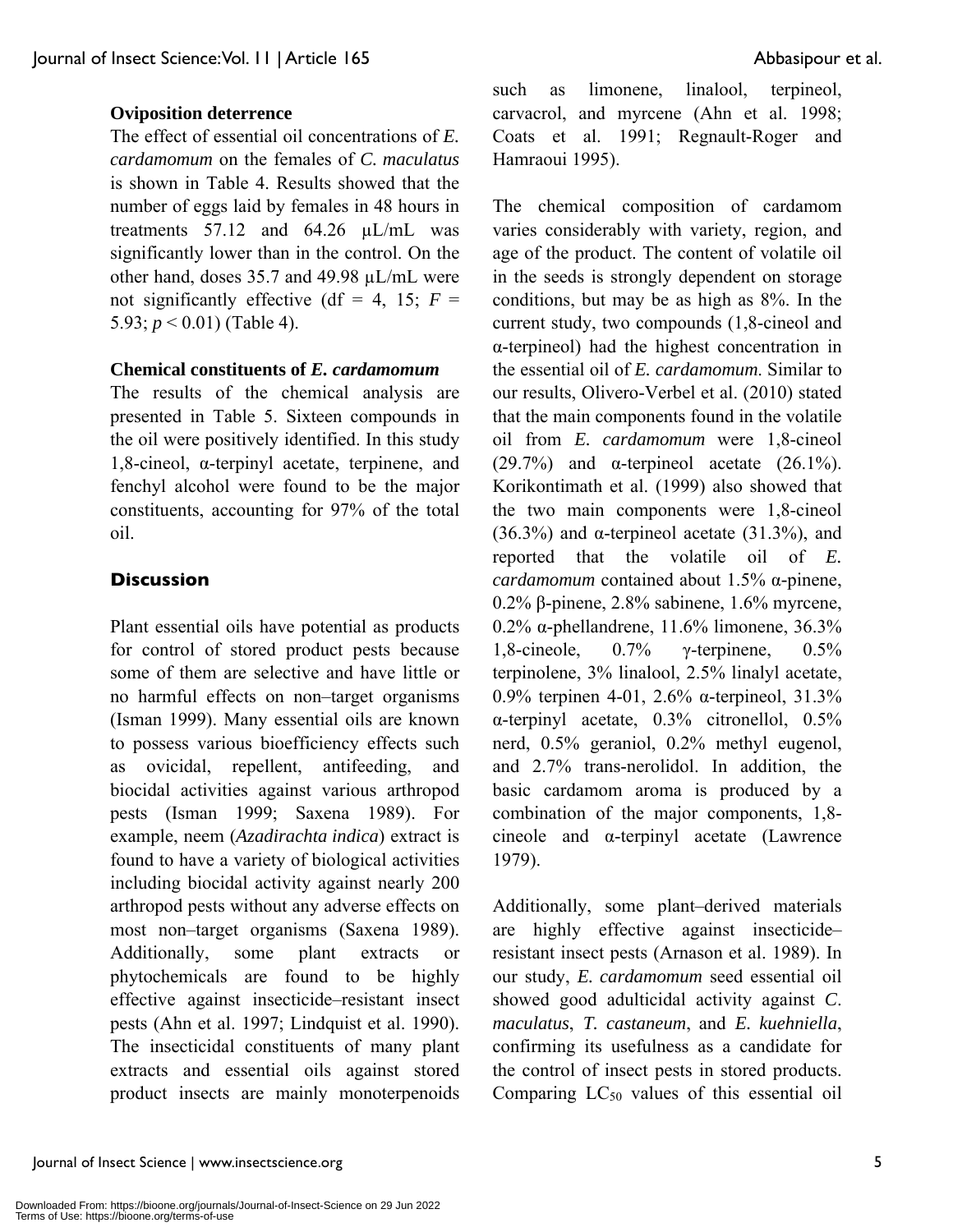after 24 and 48 hours showed that this effect was not reversible and  $LC_{50}$  values decreased through time (even after 24 hours). Results showed that moths of *E. kuehniella* were more sensitive than coleopteran adult insects. Also, *T. castaneum* was more tolerant compared to *C. maculatus*. Mahmoudvand et al. (2011b) stated that essential oil of *E. cardamomum* had fumigant toxicity on *S. granarious*. Their value of  $LC_{50}$  after 24 hours was 220.76 mL  $L^{-1}$  air. Comparing our results and those of Mahmoudvand et al. (2011b) suggests that the susceptibility of *C*. *maculatus* and *E. kuehniella* moths is higher than *S. granarious*. Huang et al. (2000) found that cardamom oil to be a more effective contact poison and fumigant against the adults of *S. zeamais* than those of *T. castaneum*. These findings are similar to those of nutmeg oil (Huang et al. 1997). However, the fumigant toxicity of cardamom oil was six and eight times more potent than nutmeg oil against the adults of *T. castaneum* and *S. zeamais*, respectively (Huang et al. 1997).

Comparison of our results with earlier investigations (Huang et al. 2000) demonstrates different responses of the egg stage and active stages of stored product insects to the *E. cardamomum* essential oil. Our study also shows that cardamom oil successfully prevented the oviposition of *C. maculatus* on mung seeds. Huang et al. (2000) found that cardamom oil dramatically suppressed egg hatching and larval survival of *T. castaneum*, thus showing its ovicidal properties. In addition, it also prevented eggs treated with the oil from developing to the adult stage. Hence, the ovicidal effect of cardamom oil was probably the major factor in the suppression of the development of adults from treated eggs.

For the practical use of the cardamom seed essential oil and test compounds as novel fumigants to proceed, further research is required on the safety issues of these materials for human health. Other areas requiring attention are its mode of action and development of formulations to improve potency and stability, as well as to reduce cost.

In conclusion, results of this study indicate that *E. cardamomum* seed essential oil– derived materials might be useful for managing populations of *C*. *maculatus*, *T. castaneum*, and *E. kuehniella* in enclosed spaces such as storage bins, glasshouses, or buildings because of their fumigant action, provided that a carrier giving a slow release of active material can be selected or developed.

## **Acknowledgements**

This work was supported by a grant from the Shahed University of Iran and carried out by the Faculty of Agricultural Sciences.

## **References**

Abbasipour H, Mahmoudvand M, Rastegar F, Basij M. 2010. Insecticidal activity of peganum harmala seed extract against the diamondback moth, *Plutella xylostella*. *Bulletin of Insectology* 63: 259-263.

Abbasipour H, Mahmoudvand M, Rastegar F, Hosseinpour MH. 2011. Bioactivities of the Jimsonweed Extract, *Datura stramonium* L. (Solanaceae) on *Tribolium castaneum* (Coleoptera: Tenebrionidae). *Turkish Journal of Agriculture and Forestry* 35: 623-629.

Ahn YJ, Kwon M, Park HM, Han CG. 1997. Potent insecticidal activity of ginkgo biloba– derived trilactone terpenes against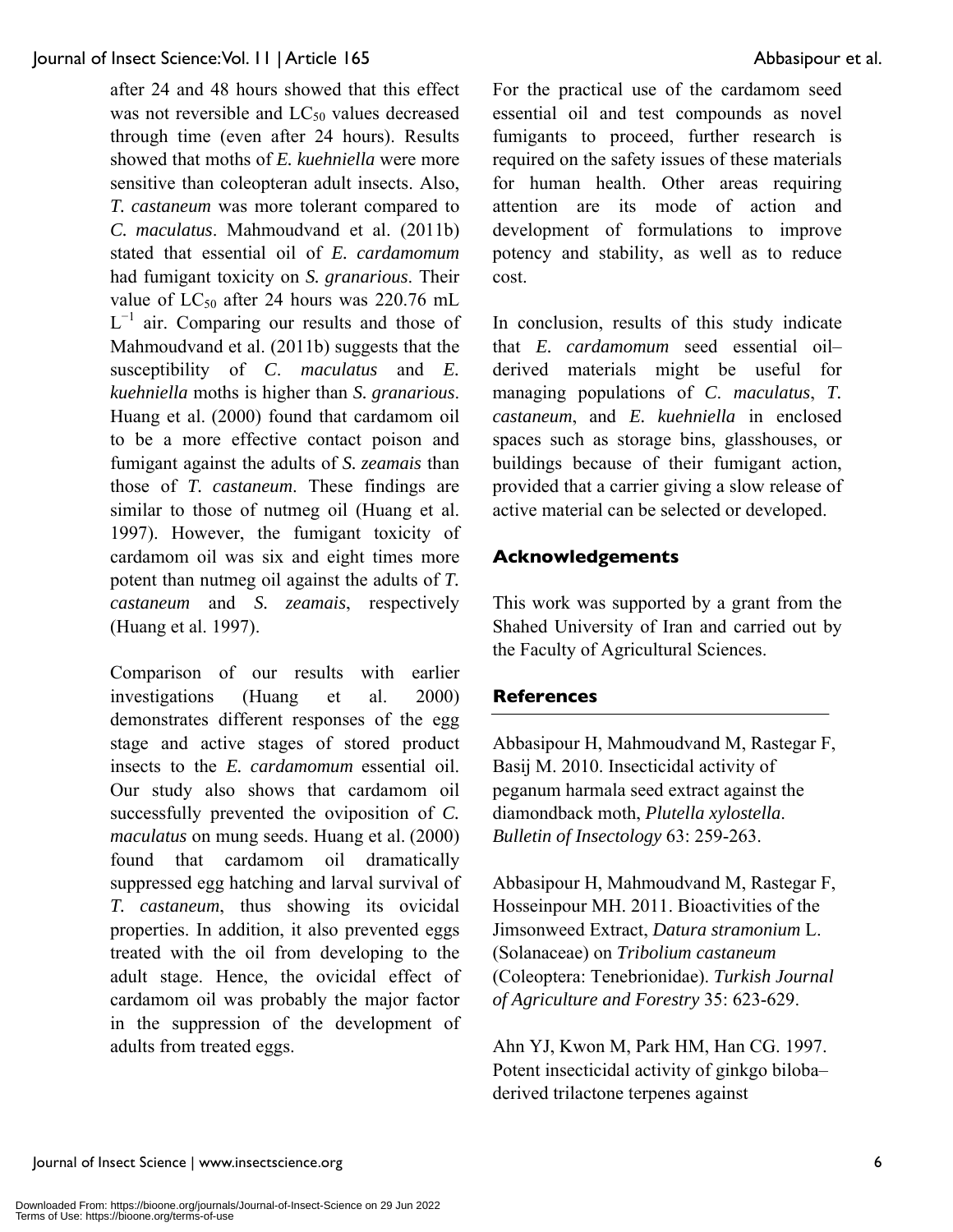*Nilaparvata lugens*. In: Hedin PA, Hollingworth R, Miyamoto J, Masler E, Thompson E, Editors. *Phytochemical pest control agents*, ACS symposium series no. 658. pp. 90-105. American Chemical Society.

Ahn YJ, Lee SB, Lee HS, Kim GH. 1998. Insecticidal and acaricidal activity of carvacrol and  $\beta$ -thujaplicine derived from *Thujopsis dolabrata* var. *Hondai* sawdust. *Journal of Chemical Ecology* 24: 81-90.

Al-Zuhair H, Al-Sayed B, Ameen HA, Al-Shoora H. 1996. Pharmacological studies on cardamom oil in animals. *Pharmacology Research* 34: 79-82.

Arnason JT, Philogene BJR, Morand P. 1989. In: *Insecticides of plant origin. ACS symposium series 387*. American Chemical Society.

Benjilali B, Tantaoui-Elaraki A, Hilal M. 1984. Method to study antimicrobial effect of essential oils. Application to the antifungal activity of six moraccan essences. *Journal of Food Protection* 47: 748-752.

Bernard CB, Krishnamurty HG, Chauret D, Durst T, Philogene BJR, Sanchez-Vindas P, Hasbun C, Poveda L, San Roman L, Arnason JT. 1995. Insecticidal defenses of piperaceae from the neotropics. *Journal of Chemical Ecology* 21: 801-814.

Caccioni DRL, Guizzardi M. 1994. Inhibition of germination of fruit and postharvest pathogenic fungi by essential oil components. *Journal of Essential Oil Research* 6: 173-179.

Cavalcanti ESB, Morais SM, Lima MAA, Santana EWP. 2004. Larvicidal activity of essential oils from brazilian plants against

*Aedes aegypti* L. *Memorias do Instituto Oswaldo Cruz* 99: 541-544.

Coats JR, Karr LL, Drewes CD, 1991. Toxicity and neurotoxic effects of monoterpenoids in insects and earthworms, In: Hedin PA, Editor. *Naturally occurring pest bioregulators*, ACS symposium series no. 449. pp. 305-316. American Chemical Society.

Dayal B, Purohit RM. 1971. Screening of some Indian essential oils for their antifungal properties. *Flavour Industry* 2: 484-485.

Don-Pedro KN. 1996. Fumigant toxicity is the major route of the insecticidal activity of citruspeel essential oils. *Pesticide Science* 46: 71-78.

Don-Pedro KN. 1996. Investigation of single and joint fumigant insecticidal action of citruspeel oil components. *Pesticide Science* 46: 79-84.

Ghfir B, Fonvieille JL, Dargent R. 1997. Influence of hyssopus officinalis on the chemical composition of the walls of *Aspergillus funigatus* (Fresenius). *Mycopatologia* 138: 7-12.

Huang Y, Lam SL, Ho SH. 2000. Bioactivities of essential oil from *Elletaria cardamomum* (L.) maton. To *Sitophilus zeamais* motschulsky and *Tribolium castaneum* (herbst). *Journal of Stored Products Research* 36: 107-117.

Huang Y, Tan JMWL, Kini RM, Ho SH. 1997. Toxic and antifeedant action of nutmeg oil against *Tribolium castaneum* (herbst) and *Sitophilus zeamais* motsch. *Journal of Stored Products Research* 33: 289-298.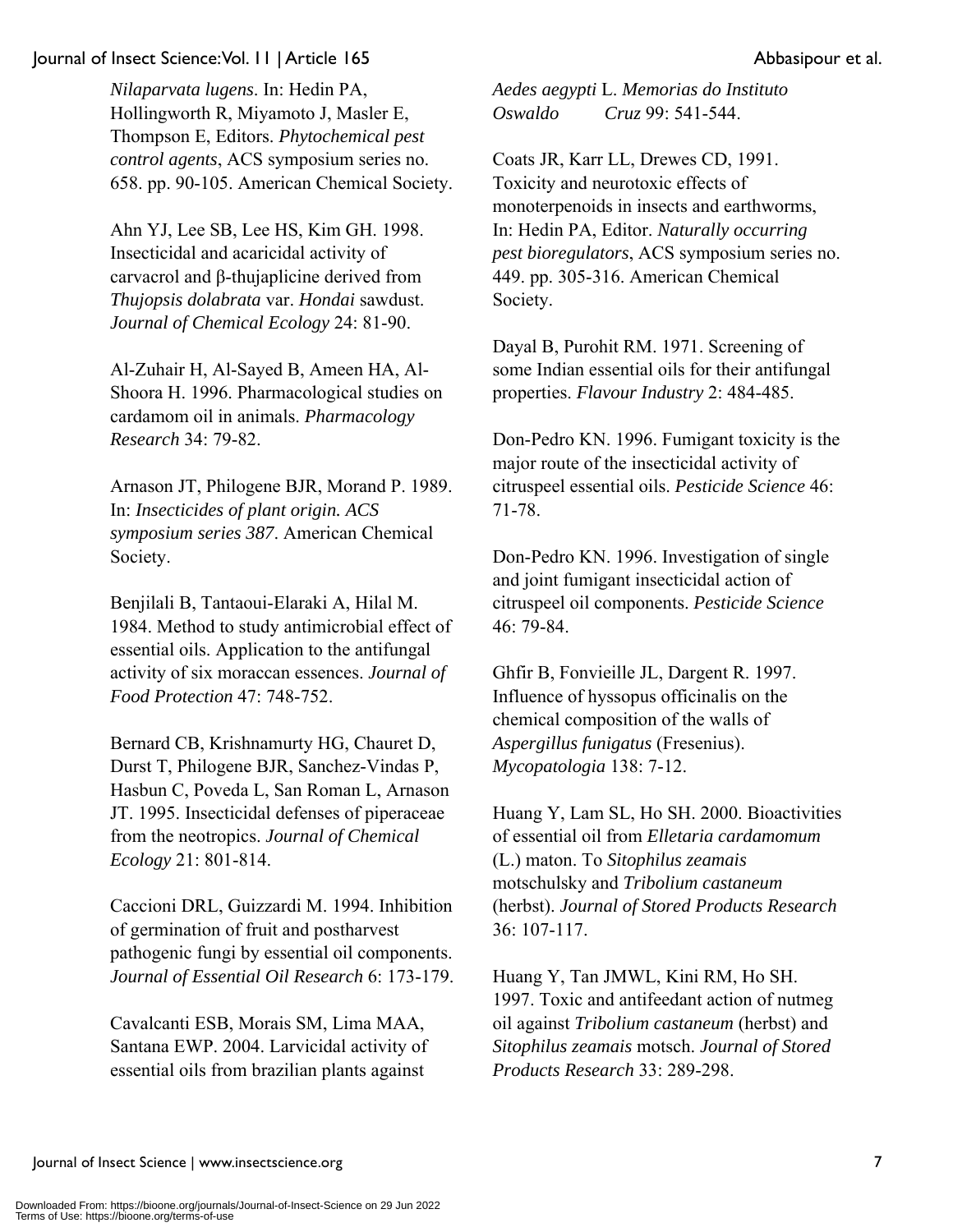Isman MB. 1999. Pesticides based on plant essential oils. *Pesticide Outlook* 10: 68-72.

Jacobson M. 1989. Botanical pesticides: Past, present, future. In: Arnason JT, Philogene BJ, Morland P. *Insecticides of plant origin.* pp. 1- 10. American Chemical Society.

Kim SI, Yi JH, Tak JH, Ahn YJ. 2004. Acaricidal activity of plant essential oils against *Dermanyssus gallinae* (Acari: Dermanyssidae). *Veterinary Parasitology* 120: 297-304.

Korikontimath VS, Mulge R, Zachariah JT. 1999. Variations in essential oil constituents in high yielding selections of cardamom. *Journal of Plantation Crops* 27: 230-232.

Lawrence BM. 1979. Major tropical spices cardamom (*Eletteria cardamomum*). In*: Essential Oils*, pp. 104. Allured Publishing Corporation.

Lewis YS. 1984. *Cardamom: Spice and herbs for the food industry*. Food Trade Press.

Lindquist RK, Adams AJ, Hall FR, Adams IHH. 1990. Laboratory and greenhouse evaluations of margosan-O against bifenthrin– resistant and susceptible greenhouse whiteflies, *Trialeurodes vaporarium* (Homoptera: Aleyrodidae). *Proceedings of the USDA Neem Workshop* 91-99.

Mahmoudvand M, Abbasipour H, Basij M, Hosseinpour MH, Rastegar F, Nasiri MB. 2011a. Fumigant toxicity of some essential oils on adults of some stored–product pests. *Chilean Journal of Agriculture Research* 71: 83-89.

Mahmoudvand M, Abbasipour H, Rastegar F, Hosseinpour MH, Basij M. 2011b. Efficacy of some plants as a post–harvest protectant against some major stored pests. *Archives of Phytopathology and Plant Protection*. Available online, doi.org/10.1080/03235408.2011.597151

Mishra AK, Dubey NK. 1994. Evaluation of some essential oils for their toxicity against fungi causing deterioration of stored food commodities. *Applied and Environmental Microbiology* 60: 1101-1105.

Nirmala MA. 2000. Studies on the volatile of cardamom (*Elleteria cardamomum*). *Journal of Food Science Technology* 37: 406-408.

Olivero-Verbel J, González-Cervera T, Güette-Fernandez J, Jaramillo-Colorado B, Stashenko E. 2010. Chemical composition and antioxidant activity of essential oils isolated from Colombian plants. *Brazilian Journal of Pharmacognosy* 20: 568-574.

Chempakam B, Sindhu S. 2008*.* Small Cardamom. In: Parthasarathy VA, Chempakam B, Zachariah TJ, Editors. *Chemistry of spices*. pp. 41-58. CAB International.

Regnault-Roger C, Hamraoui A. 1993. Efficiency of plants from the south of france used as traditional protectants of *Phaseolus vulgaris* l. Against its bruchid *Acanthocelides obtectus* (Say). *Journal of Stored Products Research* 29: 259-264.

Regnault-Roger C, Hamraoui A. 1995. Fumigant toxic activity and reproductive inhibition induced by monoterpenes on *Acanthoscelides obtectus* (Say) (Coleoptera), a bruchid of kidney bean *Phaseolus vulgaris* (L.). *Journal of Stored Products Research* 31: 291-299.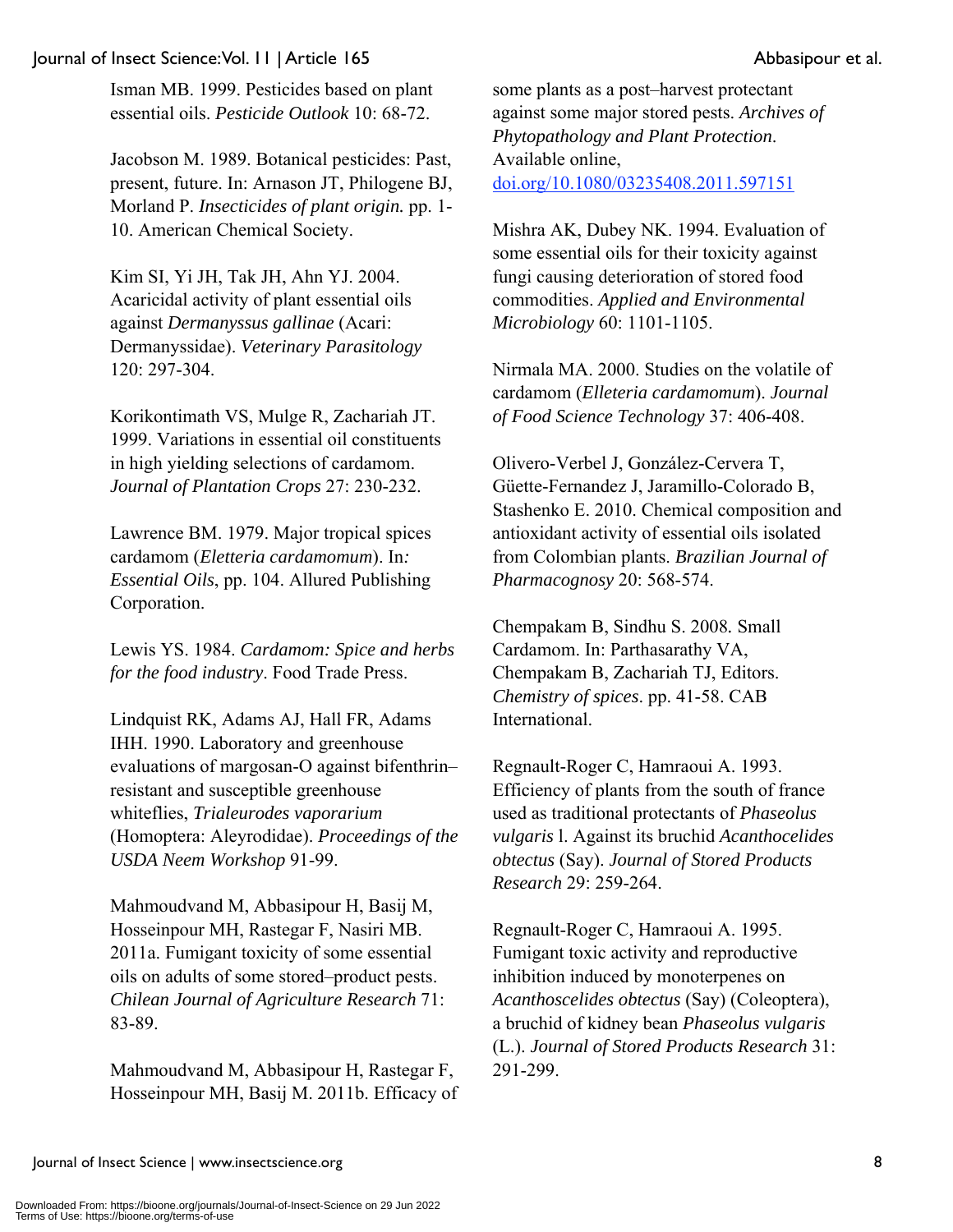SAS Institute. 1997. *SAS/STAT Guide for Personal Computers*, version 6.12. SAS Institute.

Saxena RC. 1989. Insecticides from neem. In: Arnason JT, Philogene BJR, Morand P, Editors. *Insecticides of Plant Origin*, ACS Symposium Series volume 387. pp. 110-135. American Chemical Society.

Shayya E, Ravid U, Paster N, Juven B, Zisman U, Pissarev V. 1991. Fumigant toxicity of essential oils against four major stored–product insects. *Journal of Chemical Ecology* 17: 499-504.

Utta-U´r R, Choudhary MI, Ahmed A, Iqbal MZ, Demirci B, Demirci F, Baser KHC. 2000. Antifungal activity and essential oil constituent of some spices from pakistan. *Journal of Chemistry Society of Pakistan* 22: 60-65.

| <b>Species</b>      | n.  | df                       | $LC_{50}$ (mg cm <sup>-3</sup> air) | $LC_{90}$ (mg cm <sup>-3</sup> air) | $Slope \pm SE$  | $\sim$                                                                                                                         |
|---------------------|-----|--------------------------|-------------------------------------|-------------------------------------|-----------------|--------------------------------------------------------------------------------------------------------------------------------|
|                     |     |                          | $78.79(69.02 - 89.37)$              | $175.24(144.72 - 236.35)$           | $3.69 \pm 0.48$ | 1.92                                                                                                                           |
| Tribolium castaneum | 240 |                          | $482.70(424.01 - 528.95)$           | $891.23(790.23 - 1085)$             | $4.81 \pm 0.71$ | 2.41                                                                                                                           |
| Ephestia kuehniella | 200 |                          | $1.57(1.34 - 1.80)$                 | $3.87(3.13 - 5.53)$                 | $3.28 \pm 0.49$ | 5.28                                                                                                                           |
|                     |     | Callosobruchus maculatus | 200                                 |                                     |                 | <b>Table 1.</b> Fumigant toxicity of essential oil of Elettaria cardamomum against three stored products pests after 24 hours. |

**Table 2.** Fumigant toxicity of essential oil of *Elettaria cardamomum* against two stored products pests after 48 hours.

| <b>Species</b>                                                                                               | $n^*$  df | $LC_{50}$ (mg cm <sup>-3</sup> air)                                                    | $LC_{90}$ (mg cm <sup>-3</sup> air) | Slope $\pm$ SE $\chi^2$ |  |
|--------------------------------------------------------------------------------------------------------------|-----------|----------------------------------------------------------------------------------------|-------------------------------------|-------------------------|--|
| Callosobruchus maculatus   200   3   55.27 (49.05 - 61.47)   95.56 (84.56 - 112.28)   5.39 $\pm$ 0.58   0.34 |           |                                                                                        |                                     |                         |  |
| Tribolium castaneum                                                                                          |           | 240   4   402.93 (356.88 - 437.53)   600.00 (555.58 - 667.75)   7.41 $\pm$ 1.06   2.76 |                                     |                         |  |

| Table 3. Lethal concentration (LT <sub>50</sub> ) of various concentration of essential oil of Elettaria cardamomum against three stored products |  |                  |  |  |  |  |  |  |  |  |
|---------------------------------------------------------------------------------------------------------------------------------------------------|--|------------------|--|--|--|--|--|--|--|--|
| pests.                                                                                                                                            |  |                  |  |  |  |  |  |  |  |  |
|                                                                                                                                                   |  | $C$ angantuation |  |  |  |  |  |  |  |  |

| <b>Species</b>           | Concentration<br>$(mg cm^{-3} air)$ | df | $LT_{so}$ (h)          | $LT_{90}$ (h)          | $Slope \pm SE$  | $\chi^2$ |
|--------------------------|-------------------------------------|----|------------------------|------------------------|-----------------|----------|
| Callosobruchus maculatus | 114                                 |    | $19.82(16.71 - 22.87)$ | $33.48(29.53 - 39.68)$ | $0.09 \pm 0.01$ | 18.1     |
|                          | 185                                 |    | $13.36(12.07 - 14.73)$ | $22.64(20.68-25.22)$   | $0.13 \pm 0.03$ | 2.34     |
|                          | 800                                 |    | $18.48(17.22 - 19.74)$ | $25.53(24.03 - 27.38)$ | $0.18 \pm 0.01$ | 2.94     |
| Tribolium castaneum      | 1000                                | 4  | $13.31(9.77 - 19.25)$  | $20.35(15.88 - 4.90)$  | $0.18 \pm 0.03$ | 18.57    |
| Ephestia kuehniella      | 3.32                                |    | $12.96(11.79 - 14.59)$ | $19.02(16.90 - 22.45)$ | $0.21 \pm 0.02$ | 3.19     |
|                          |                                     |    | $11.78(10.71 - 13.25)$ | $17.77(15.74-21.17)$   | $0.21 \pm 0.02$ | 0.78     |

Journal of Insect Science | www.insectscience.org 9